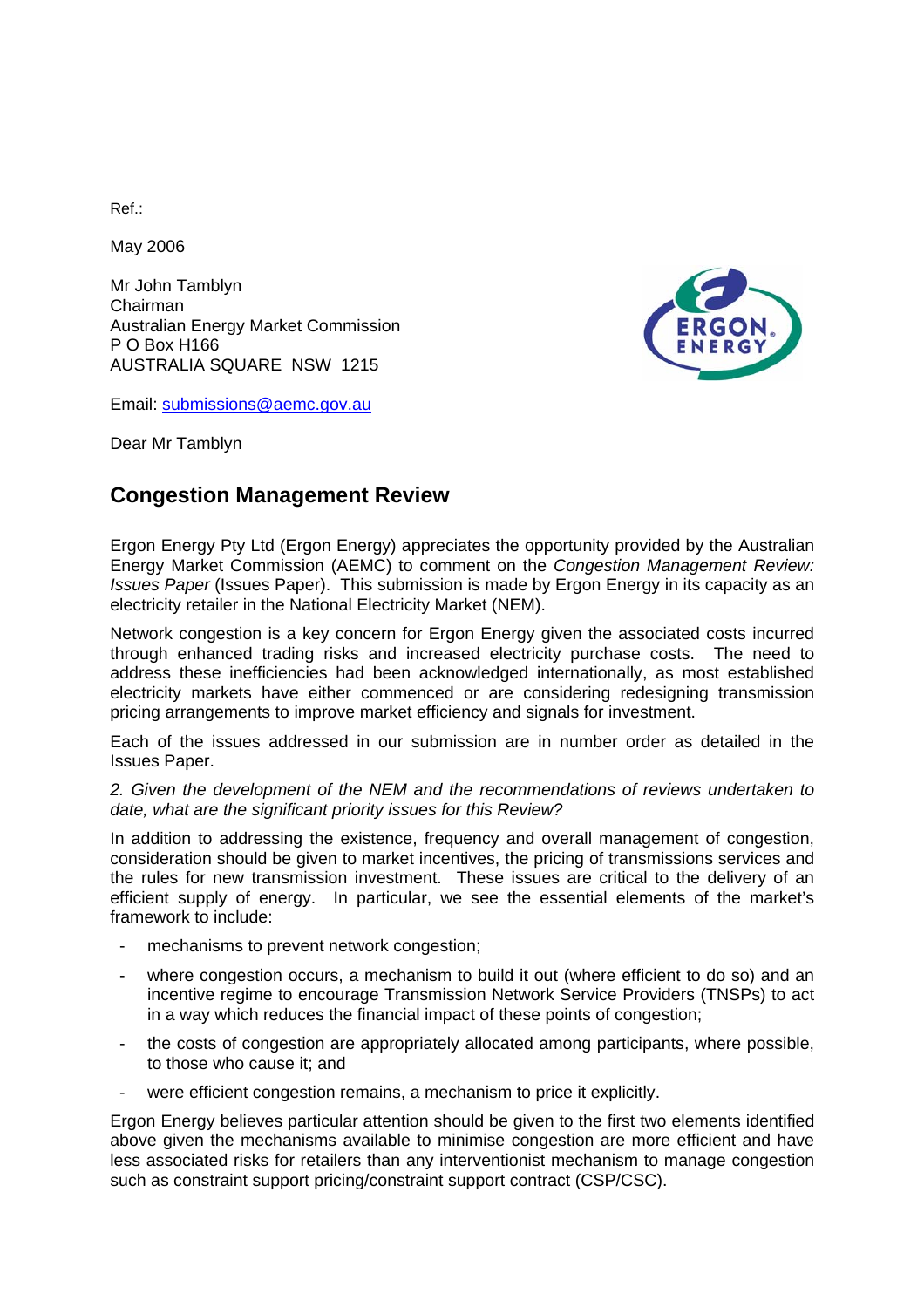As such, the procedural order outlined in the regional boundary review is not supported. Specifically, the proposal to include a congestion management regime for cases were material congestion emerges. Such an arrangement will dilute or remove (if rolled out to all points of congestion) market signals for investment and will reduce the efficiency and effectiveness of the current NEM through increased risk and reduced market liquidity.

### Prevention of Material Network Congestion

It is acknowledged there are a number of related proposed Rule changes currently under consideration by the AEMC. However, we are concerned the Issues Paper does not explicitly address actions that can be taken to reduce the prevalence or frequency of network congestion. This review should give consideration to preventative measures as well as the alternative mechanisms for managing the material congestion issues canvassed in the Issues Paper. Ergon Energy believes material network congestion should be primarily addressed through transmission network investment over any alternative interventionist market mechanism.

The importance of transmission investment and non-entrepreneurial transmission was acknowledged in the Ministerial Council on Energy's December 2003 communiqué. Ergon Energy believes that if we do not achieve the right mix of transmission capacity in the NEM an economically efficient mix of generation will not result. Furthermore, increased locational price will not improve long term dispatch efficiency. By getting the signals for efficient and timely transmission right the NEM should be largely unconstrained. This position is well established both in theory and in practice. That is, locational pricing cannot facilitate investment in optimally sized AC transmission investments due to economies of scale and the difficulties in protecting property rights.

For these reasons Ergon Energy would encourage the AEMC to consider the merits of developing a national transmission planning and coordination body. Ideally, this body would be an independent organisation that coordinates and plans transmission investment based on efficiency criteria but does not own transmission assets itself. VENCorp in Victoria, where transmission assets have been privatised, provides a starting point for such this model. However, we propose an extension of the VENCorp model, with the new NEM organisation planning new transmission assets and then using an auction or tender process to determine a licensed Transmission Network Service Provider (TNSP) to design, build, and maintain the asset. The NEM transmission organisation would be responsible for operating the asset.

Ergon Energy believes an improved transmission investment model will address the transmission constraint issues in the NEM more effectively, more reliably, and at a significantly lower risk than varying regional boundaries or using constraint support prices.

# Incentives

Transmission assets in the NEM have a major influence on the setting of energy/ancillary service prices and new investments in generation and demand side initiatives. With continuing growth in customer demand this influence will undoubtedly grow creating increased intra-regional congestion. This congestion will need to be addressed by efficient investment in the market by generation, transmission, demand side or other initiatives. Hence transmission investment cannot be separated from the market. As such it is essential TNSP performance measures and incentives ultimately reflect the market impact, in particular financial impacts of TNSP activities.

The requirement of incentives for TNSPs has been a longstanding issue for industry. Over the past four years industry has participated in both informal and formal working groups established to discuss the development of transmission service standards. Ergon Energy is supportive of the development of commercial incentives for TNSPs that facilitate efficient and effective energy market competition through the free flow of electricity within and between States. These incentives need to be directed at market outcomes that benefit electricity users and should explicitly recognise: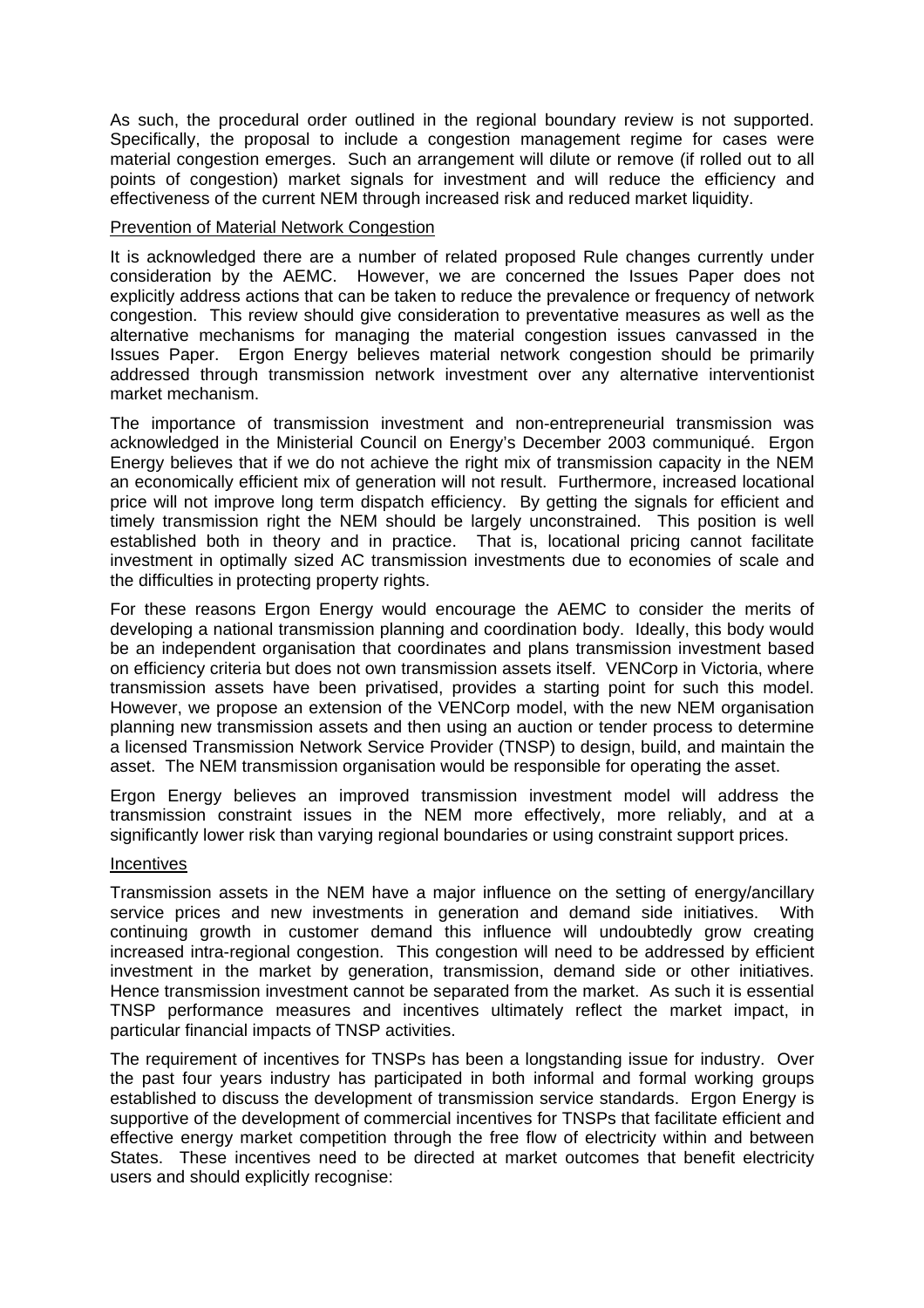- the economic cost of transmission performance borne by network users and market participants as a result of network constraints and outages;
- that both the timing of a transmission failure and the relative importance of the particular transmission asset to the effective operation of the wider market are of critical importance; and
- the need for symmetry in the incentive mechanism developed, such that the TNSP is exposed to financial consequences for non-performance, not just rewarded for meeting or exceeding the performance target.

It is acknowledged that many of these issues have or will be adopted through the *Review of the Electricity Transmission Revenue and Pricing Rules* or subsequent regulatory processes. For example, the draft requirement for the Australian Energy Regulator (AER) to develop and publish an incentive scheme by 31 December 2006.

*13. Does the current design of IRSR units impact the ability of participants to efficiently manage inter-regional price risk?* 

## *24. To what extent will firming-up IRSRs facilitate inter-regional trade? What is the best approach to firming up IRSRs and how would this work?*

Settlement residue auctions (SRAs) are a method of hedging across regional boundaries currently used by retailers. These hedges return a fixed percentage of the settlement residue on an interconnector, reflecting the fact the flow capacity of the interconnector is not static, but changes with security and stability constraints. This percentage allocation is seen as limiting by retailers who are trying to hedge fixed quantities of energy. A further limitation is that if the transmission asset is unavailable in a given dispatch period, SRAs return no revenue and therefore no hedge. In this respect SRAs are clearly 'non-firm'.

Given the limitations of the current tools for managing risk, Ergon Energy proposes that firm Financial Transmission Rights (FTRs) be introduced. The FTR would essentially be a regional reference node to regional reference node right defined in terms of a fixed MW capacity. The FTRs would be made available or 'balanced' in such a manner as to ensure settlement surpluses matched the payments that need to be made to those holding the FTRs.

Whilst we support firmer arrangements we do not support firming via artificial means such as via a customer 'uplift' charge which would create an unhedgeable risk to retailers.

If a regime similar to constraint support pricing/constraint support contract (CSP/CSC) is implemented at points of congestion there are a number of resultant financial impacts which need to be considered.

# Risk Management

In the present market, retailers can purchase energy contracts at their regional reference nodes and use fixed and relatively predictable loss factors to translate the contract price to their local nodes. This regime gives retailers certainty and is not overly complex nor does it involve significant transaction costs.

If retailers are exposed to price variations, such as different reference prices within the same jurisdiction, then firm and known transmission hedging instruments become critical. On the other hand, if retailers see just one price within a jurisdiction while generators see something close to full nodal pricing, then generators face a range of risk management issues themselves. Although it is proposed address these risks via the use of constraint support contracts, it seems to us that the process of setting constraint support contract levels is likely to be an imperfect art. Especially since contract support prices will be based on fixed factors that may not reflect actual power flow conditions at any particular time. Thus these arrangements are likely to be as, if not more, controversial and contentious as setting loss factors has been in the past.